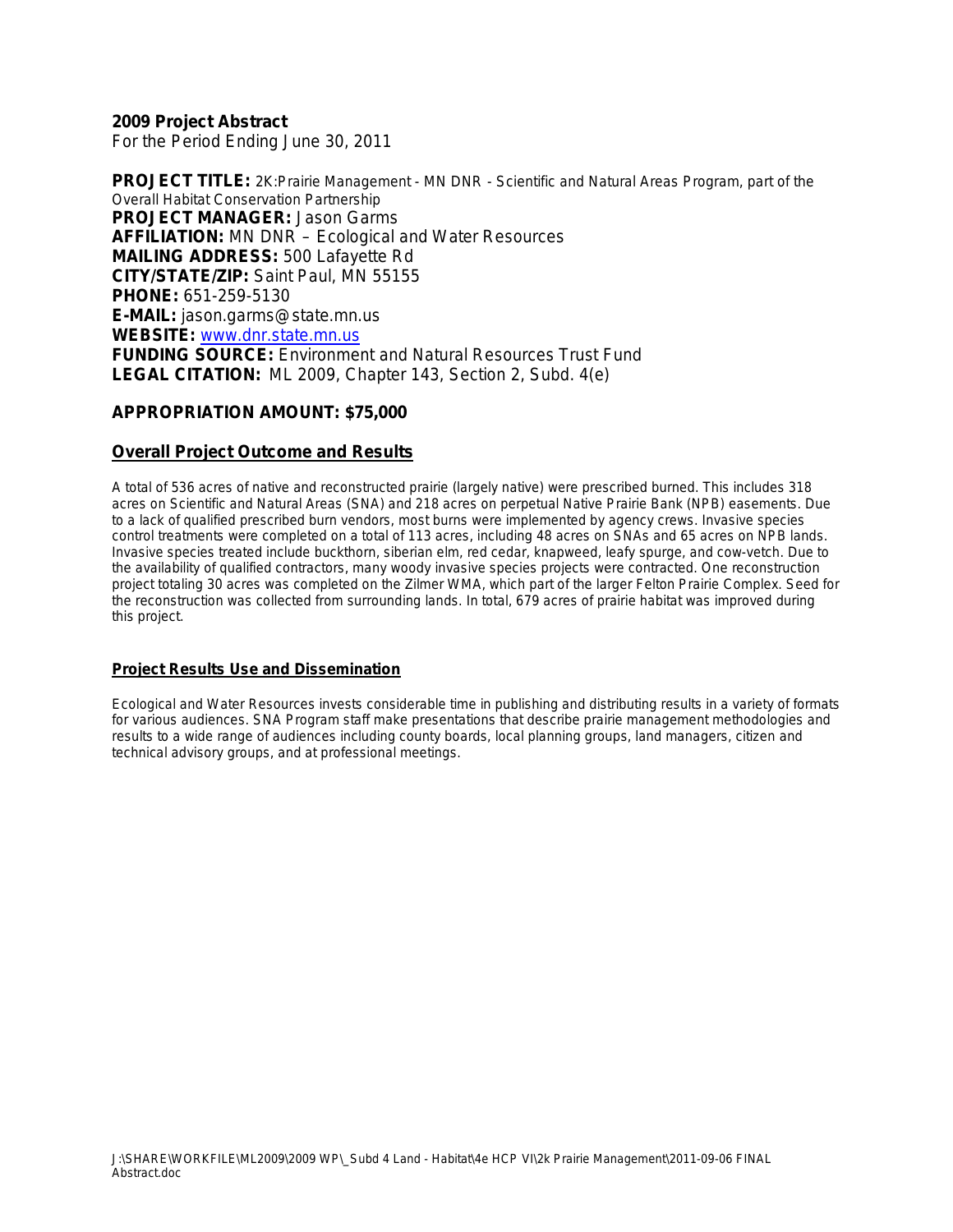**Date of Report:** August 31, 2011 **Final Report Date of Work Program Approval:** June 16, 2009 **Project Completion Date:** June 30, 2010

|  | <b>I. PROJECT TITLE:</b> 2K – Prairie Management, MN DNR |
|--|----------------------------------------------------------|
|  | Minnesota's Habitat Conservation Partnership Phase VI    |
|  | www.mnhabitatcorridors.org                               |

| <b>Project Manager:</b>  | <b>Jason Garms</b>            |
|--------------------------|-------------------------------|
| <b>Affiliation:</b>      | MN DNR - Ecological Resources |
| <b>Mailing Address:</b>  | 500 Lafayette Rd Box 25       |
| City / State / Zip:      | Saint Paul, MN 55155          |
| <b>Telephone Number:</b> | 651-259-5130                  |
| <b>E-mail Address:</b>   | jason.garms@state.mn.us       |
| <b>FAX Number:</b>       | 651-296-1811                  |
| <b>Web Site Address:</b> | www.dnr.state.mn.us           |

**Location:** Areas of native prairie and associated grasslands on public and private land within Project Areas 1, 3, 6, 9, 10, & 11. See map of Scientific & Natural Areas and Native Prairie Bank easements in the project areas.

| <b>Total Trust Fund Project Budget: Trust Fund Appropriation</b> |                            | 75,000 |
|------------------------------------------------------------------|----------------------------|--------|
|                                                                  | <b>Minus Amount Spent:</b> | 74,990 |
|                                                                  | <b>Equal Balance:</b>      | 10     |

**Legal Citation: M.L. 2009, Chp. 143, Sec. 2, Subd. 4e(2k)**

### **Appropriation Language:**

\$3,375,000 is from the trust fund to the commissioner of natural resources for the sixth appropriation for acceleration of agency programs and cooperative agreements. Of this appropriation, \$770,000 is for the Department of Natural Resources agency programs and \$2,605,000 is for agreements as follows: \$450,000 with Pheasants Forever; \$50,000 with Minnesota Deer Hunters Association; \$895,000 with Ducks Unlimited, Inc.; \$85,000 with National Wild Turkey Federation; \$365,000 with the Nature Conservancy; \$210,000 with Minnesota Land Trust; \$350,000 with the Trust for Public Land; \$100,000 with Minnesota Valley National Wildlife Refuge Trust, Inc.; \$50,000 with the United States Fish and Wildlife Service; and \$50,000 with Friends of Detroit Lakes Watershed Management District to plan, restore, and acquire fragmented landscape corridors that connect areas of quality habitat to sustain fish, wildlife, and plants. The United States Department of Agriculture-Natural Resources Conservation Service is a cooperating partner in the appropriation. Expenditures are limited to the project corridor areas as defined in the work program. Land acquired with this appropriation must be sufficiently improved to meet at least minimum habitat and facility management standards as determined by the commissioner of natural resources. This appropriation may not be used for the purchase of residential structures, unless expressly approved in the work program.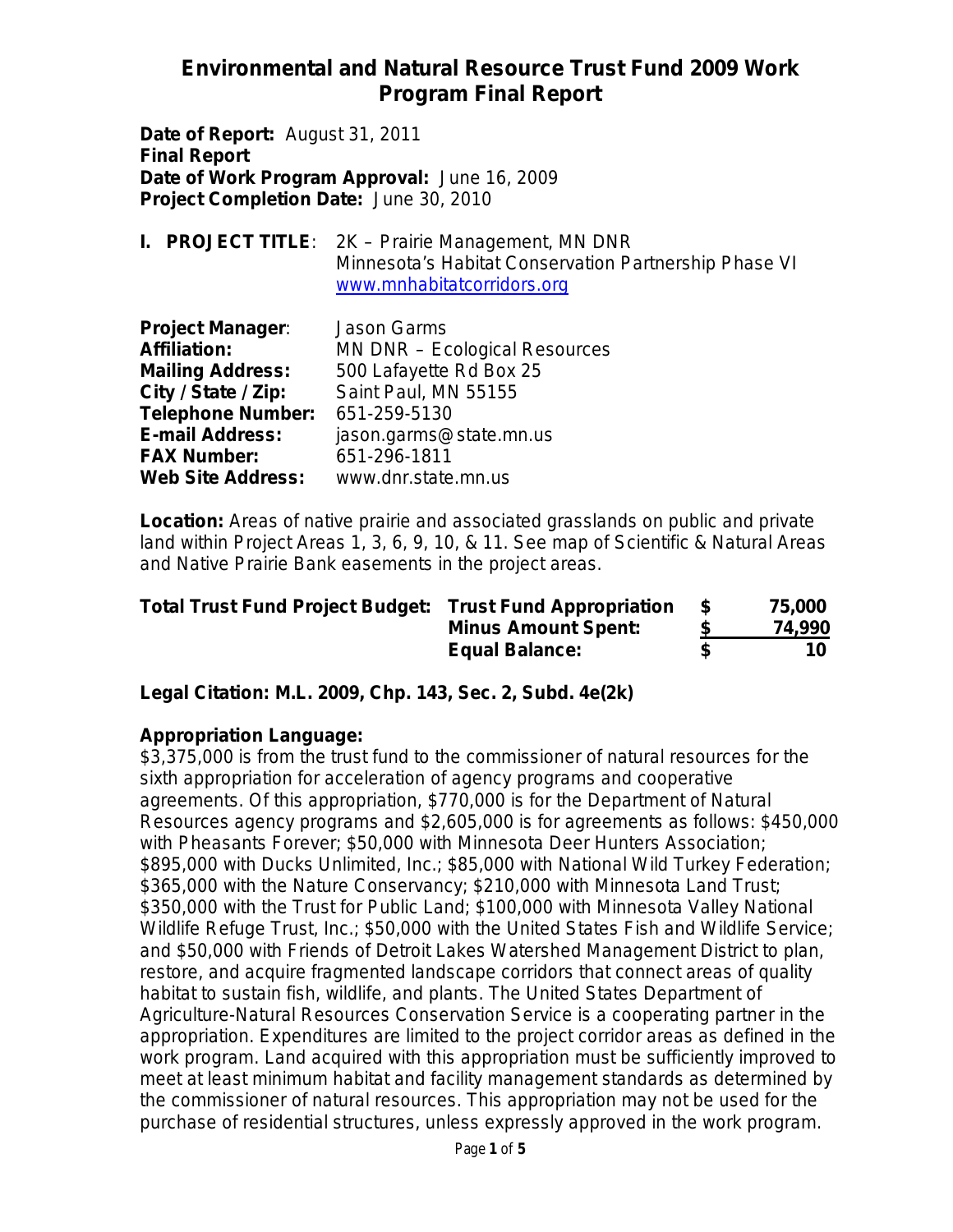All conservation easements must be perpetual and have a natural resource management plan. Any land acquired in fee title by the commissioner of natural resources with money from this appropriation must be designated as an outdoor recreation unit under Minnesota Statutes, section 86A.07. The commissioner may similarly designate any lands acquired in less than fee title. A list of proposed restorations and fee title and easement acquisitions must be provided as part of the required work program. All funding for conservation easements must include a longterm stewardship plan and funding for monitoring and enforcing the agreement. To the maximum extent practical, consistent with contractual easement or fee acquisition obligations, the recipients shall utilize staff resources to identify future projects and shall maximize the implementation of biodiverse, quality restoration projects in the project proposal into the first half of the 2010 fiscal year.

### **II. and III. FINAL PROJECT SUMMARY**:

A total of 536 acres of native and reconstructed prairie (largely native) were prescribed burned. This includes 318 acres on Scientific and Natural Areas (SNA) and 218 acres on perpetual Native Prairie Bank (NPB) easements. Due to a lack of qualified prescribed burn vendors, most burns were implemented by agency crews. Invasive species control treatments were completed on a total of 113 acres, including 48 acres on SNAs and 65 acres on NPB lands. Invasive species treated include buckthorn, siberian elm, red cedar, knapweed, leafy spurge, and cow-vetch. Due to the availability of qualified contractors, many woody invasive species projects were contracted. One reconstruction project totaling 30 acres was completed on the Zilmer WMA, which part of the larger Felton Prairie Complex. Seed for the reconstruction was collected from surrounding lands. In total, 679 acres of prairie habitat was improved during this project.

### **IV. OUTLINE OF PROJECT RESULTS**:

**Result 1:** Prairie Management and Restoration

### **Description:**

The following prairie management and restoration activities will be targeted at Scientific and Natural Areas and Native Prairie Bank conservation easements as shown on the attached map.

Woody encroachment – (\$29,000/up to 200 acres of surrounding grassland/prairie benefited). Invasive woody species have invaded a significant number of native prairie tracts over the past 60+ years and is accelerating. Cutting scattered trees, fencerows, or small groves in prairies and grasslands can substantial improve areas of habitat for open grassland flora and fauna. Woody encroachment removal projects will be implemented by private contractors and DNR management crews.

Prescribed burning – (\$24,000/up to 250 acres burned). The importance of fire for keeping prairies healthy is widely recognized. However, limited spring and fall burn seasons, and the need for specialized training and equipment, make it challenging to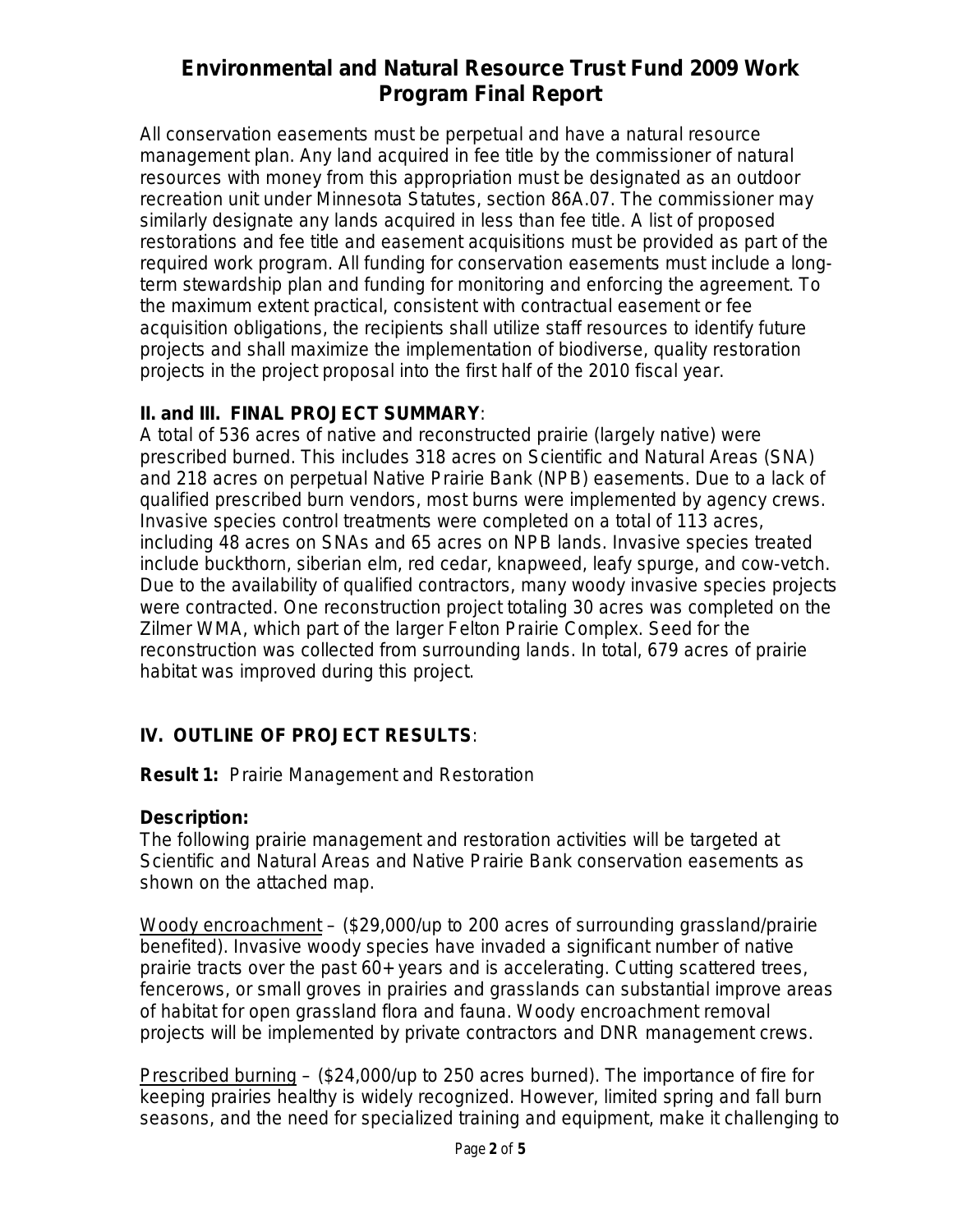meet all fire management needs. This activity builds on the success of past LCCMR accelerated prairie burning projects. DNR trained burn crews will implement prescribed fire projects, or certified private contractors when available.

Invasive species control – (\$12,000/up to 35 acres treated) Herbaceous invasive species threaten many of the few remaining native prairies, and new invasive species continue to emerge. Species such as Spotted Knapweed, Birdsfoot Trefoil, Leafy Spurge, and Crown Vetch quickly invade grassland, reducing diversity and habitat quality. Funds will be used to implement 'best management practices' for control and elimination of exotic species on remnant prairies and other priority grasslands.

Restoration/reconstruction – (\$10,000/up to 15 acres reconstructed) Today prairie remnants and other grasslands existing as fragments. Reconstruction efforts are needed to expand functionality of existing habitat, and buffer native plant communities from surrounding activities. Funds will be used to harvest and process seed, and plant native prairie species. Restoration projects will use only local ecotype seeds and plants.

#### **Summary Budget Information for Result 1: Trust Fund Budget: \$75,000 Amount Spent: \$74,990 Balance: \$10**

| <b>Deliverable</b>                        | <b>Completion</b><br><b>Date</b> | <b>Budget</b> |
|-------------------------------------------|----------------------------------|---------------|
| 1.200 acres of woody encroachment control | June 30, 2010                    | \$29,000      |
| 2. 250 acres prescribed burning           | June 30, 2010                    | \$24,000      |
| 3. 35 acres of invasive species control   | June 30, 2010                    | \$12,000      |
| 4.15 acres of restoration/reconstruction  | June 30, 2010                    | \$10,000      |

#### **Final Report Summary:**

Woody encroachment – (58 acres of trees removed, 232 acres of prairie benefited): Buckthorn, Siberian elm, Red cedar were cleared from 58 acres, benefitting and improving 232 acres of prairie habitat. The acres listed above represents both the actual acres physically covered with trees that were removed, and the acres of habitat that are now more functional as prairie habitat. Costs varied greatly between individual projects based on the cutting techniques applied. Hand cutting on slopes can cost 10 times more per acre than projects that could support some mechanical removal. Private contractors remain very interested in this kind of work, bidding remains competitive.

Prescribed burning – (536 acres burned): The spring of 2010 was a good burn season and we were able to surpass our rxburn goals for this project. Weather is a huge variable that can substantially impact a burn season. It remains difficult to find qualified rxburn contractors that perform this kind of work – we continue to rely heavy on DNR crews to complete this work.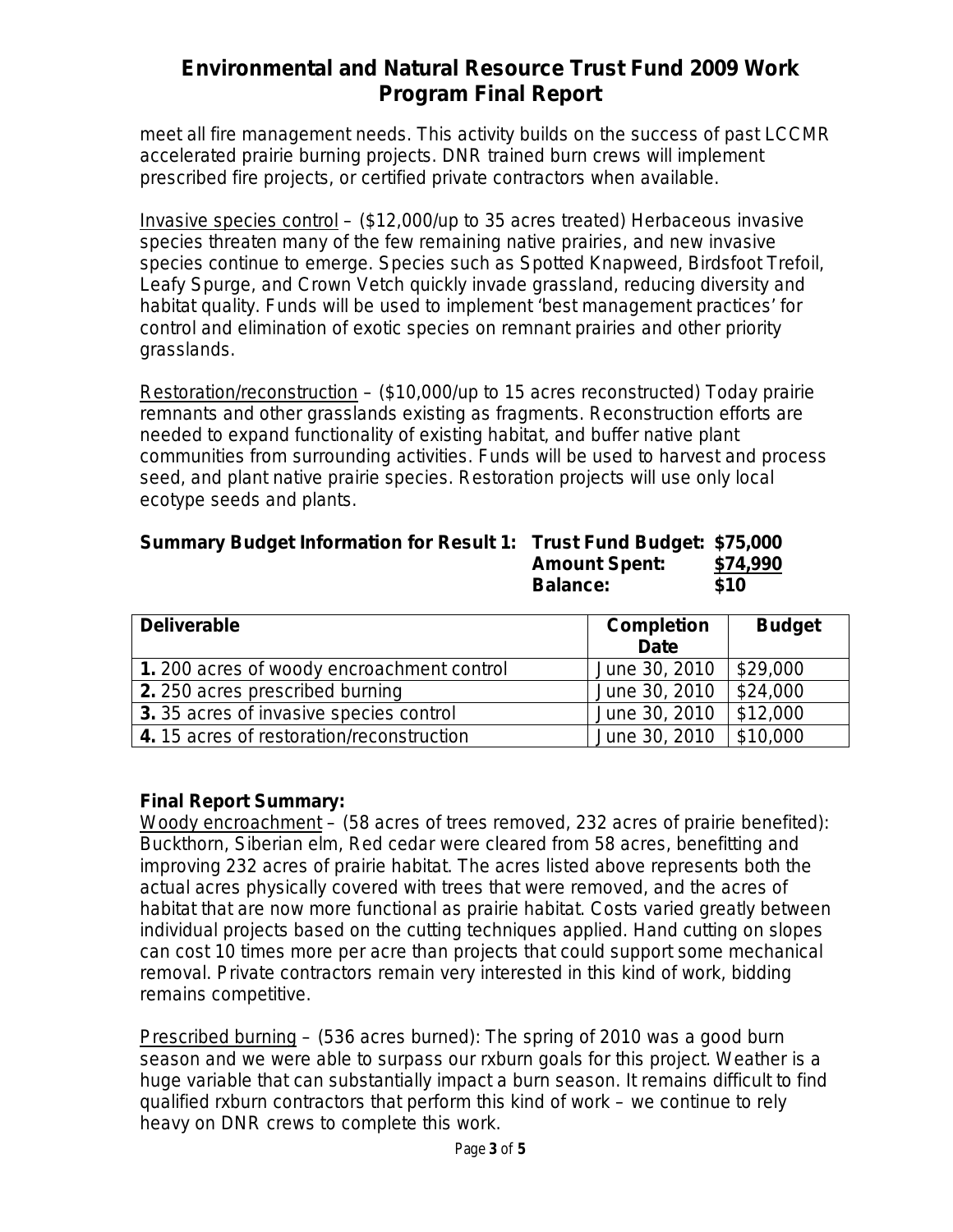Invasive species control – (55 acres treated): Knapweed, Leafy Spurge, and Cowvetch were treated using control techniques that are target specific and not harmful to surround resources, such as hand pulling and spot spraying individual plants with selective herbicides. Developing contracts for small dispersed invasive populations that emerge quickly have not proven cost effective, although contracts for removal of woody invasive species have been easier to manage and cost effective.

Restoration/reconstruction – (30 acres reconstructed): SNA Program staff members who manage lands within the Felton Prairie Complex did not find that Prairie Bank or SNA lands within the complex had restoration needs, but adjacent lands did. It was decided that the greatest reconstruction need for SNA's in the Felton Complex is to expand the surrounding habitat and buffer the SNA's from row crop land uses. A partnership between the County, DNR-SNA, and DNR-Wildlife yielded a harvest from adjacent County lands and a seeding on the Zilmer WMA. It remains very difficult to find local origin seed on the market.

### **V. TOTAL TRUST FUND PROJECT BUDGET:**

| <b>Budget Item</b>                                                                                                                                                                                                                                        |                      |
|-----------------------------------------------------------------------------------------------------------------------------------------------------------------------------------------------------------------------------------------------------------|----------------------|
| *Personnel: DNR staff: NR Specialists, NR Technicians, NR laborers<br><b>Contracts:</b> Competitive bid contracts with private vendors and cost-share grants<br>to landowners for prescribed burning, prairie reconstructions, woody<br>encroachment, etc | \$37,500<br>\$26,500 |
| <b>Equipment/Tools/Supplies:</b> project supplies, vehicle fleet costs (e.g. ATV,<br>Pick-up, ASV tracked vehicle)                                                                                                                                        | \$11,000             |
| <b>Acquisition: none</b>                                                                                                                                                                                                                                  | \$0                  |
| Travel: none                                                                                                                                                                                                                                              | \$0                  |
| Other: none                                                                                                                                                                                                                                               | \$0                  |
| <b>TOTAL TRUST FUND PROJECT BUDGET:</b>                                                                                                                                                                                                                   | \$75,000             |

#### **\*Explanation of Personnel costs:**

- For classified and unclassified SNA program & other DNR staff paid almost exclusively with special project funds: up to  $\sim 0.4$  FTE specialists and technicians; and ~ 0.3 FTE laborers and seasonal crews
- Only time spent on approved projects will be charged to these funds. Without these funds, none of the projects in this work program would be completed. They are an acceleration of related initiatives.
- To implement projects in the work program, specialized skills (prescribed burning, knowledge of sites and management implications) are often required. DNR employees with the training, experience and certifications required to do these specialized tasks are used to directly implement these projects, and work with landowners and contractors to design, direct and certify completion of projects they carry out.
- Contracts with outside vendors are used when possible, but contractors are not available for some projects.

### **TOTAL TRUST FUND PROJECT BUDGET: \$ 75,000**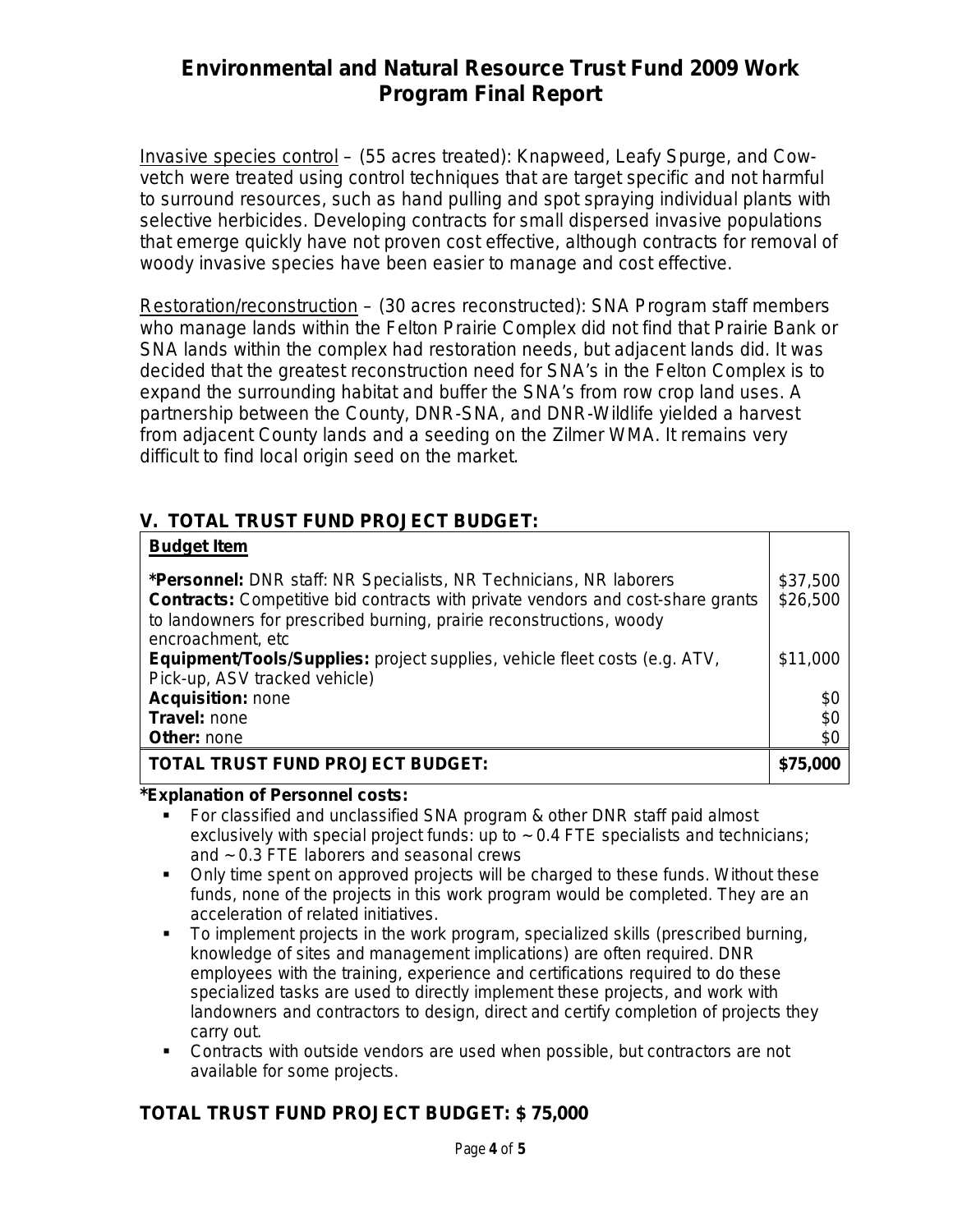### **Explanation of Capital Expenditures Greater Than \$3,500:** *none*

### **VI. PROJECT STRATEGY:**

**A. Project Partners:** We are part of the Habitat Conservation Partnership Phase V proposal. Please see main proposal for complete partner list.

**B. Project Impact and Long-term Strategy:** Please see main proposal for Habitat Conservation Partnerships impacts and long-term strategy. Project impact and longterm strategy for Prairie Management will be included in the December 1, 2009 Work Program Progress Report.

### **C. Other Funds Proposed to be Spent during the Project Period:**

**D. Spending HIstory:** Past HCP spending; 2001: \$36,250 / 2003: \$0 / 2005: \$133,000 / 2007: \$75,000

**VII. DISSEMINATION**:Accomplishment Reports and press releases will be made available at [http://www.mnhabitatcorridors.org](http://www.mnhabitatcorridors.org/)

### **VIII. REPORTING REQUIREMENTS:**

Periodic progress reports are due December 1, 2009, June 1, 2010, and December 1, 2010 and the final work program report is due between June 30 and August 1, 2011. All reports will be generated using the HCP online reporting system.

### **IX. RESEARCH PROJECTS: NA**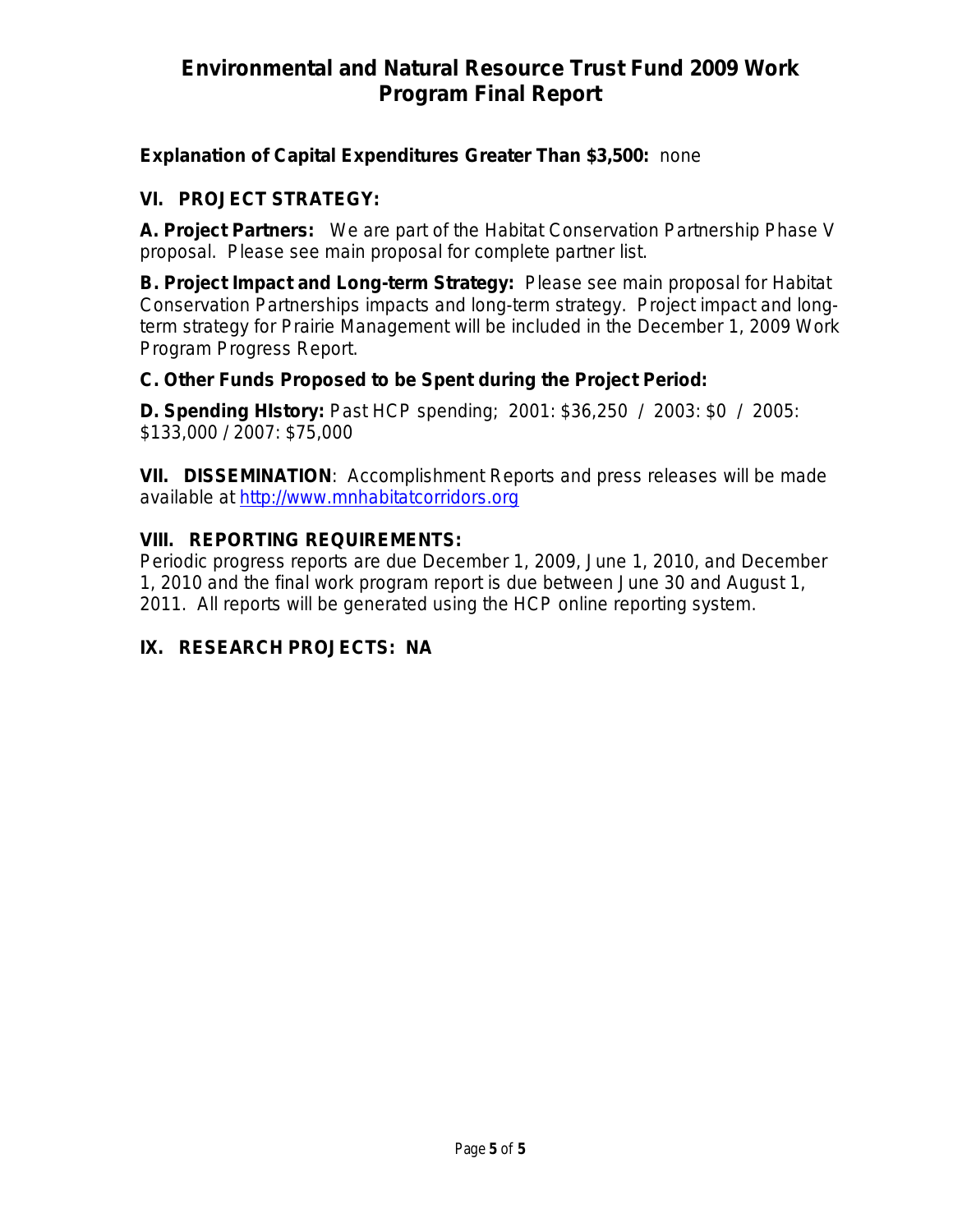| Attachment A: Final Budget Detail for 2009 Projects                                           |                                              |                     |                |                               |                      |
|-----------------------------------------------------------------------------------------------|----------------------------------------------|---------------------|----------------|-------------------------------|----------------------|
|                                                                                               |                                              |                     |                |                               |                      |
| <b>Project Title:</b> 2K – Prairie Management                                                 |                                              |                     |                |                               |                      |
|                                                                                               |                                              |                     |                |                               |                      |
| <b>Project Manager Name: Jason Garms</b>                                                      |                                              |                     |                |                               |                      |
| Trust Fund Appropriation: \$75,000                                                            |                                              |                     |                |                               |                      |
| 2009 Trust Fund Budget                                                                        | <b>Result 1 Budget:</b>                      | <b>Amount Spent</b> | <b>Balance</b> | <b>TOTAL</b><br><b>BUDGET</b> | <b>TOTAL BALANCE</b> |
|                                                                                               | <b>Prairie Management</b><br>and restoration |                     |                |                               |                      |
| <b>BUDGET ITEM</b>                                                                            |                                              |                     |                |                               |                      |
| <b>PERSONNEL: wages and benefits DNR NR</b>                                                   | 37,500                                       | 37,490              | 10             |                               | 10 <sup>1</sup>      |
| Specialists, NR Technicians, NR laborers                                                      |                                              |                     |                |                               |                      |
| <b>Contracts</b>                                                                              |                                              |                     |                |                               |                      |
| <b>Professional/technical</b>                                                                 |                                              |                     |                |                               |                      |
| Other contracts: (contracts for prescribed<br>burning, prairie reconstructions, woody         | 26,500                                       | 26,500              |                |                               | $\overline{0}$       |
| encroachment, etc. Also includes cost-share<br>agreements for private land projects)          |                                              |                     |                |                               |                      |
| Other direct operating costs: vehicle fleet costs<br>(e.g. ATV, Pick-up, ASV tracked vehicle) | 7,500                                        | 7,500               | 0              |                               | $\overline{0}$       |
| Supplies: herbicide, safety supplies, etc                                                     | 3,500                                        | 3,500               |                |                               | $\overline{0}$       |
| <b>COLUMN TOTAL</b>                                                                           | \$75,000                                     | \$74,990            | \$10           | \$0                           | \$10                 |